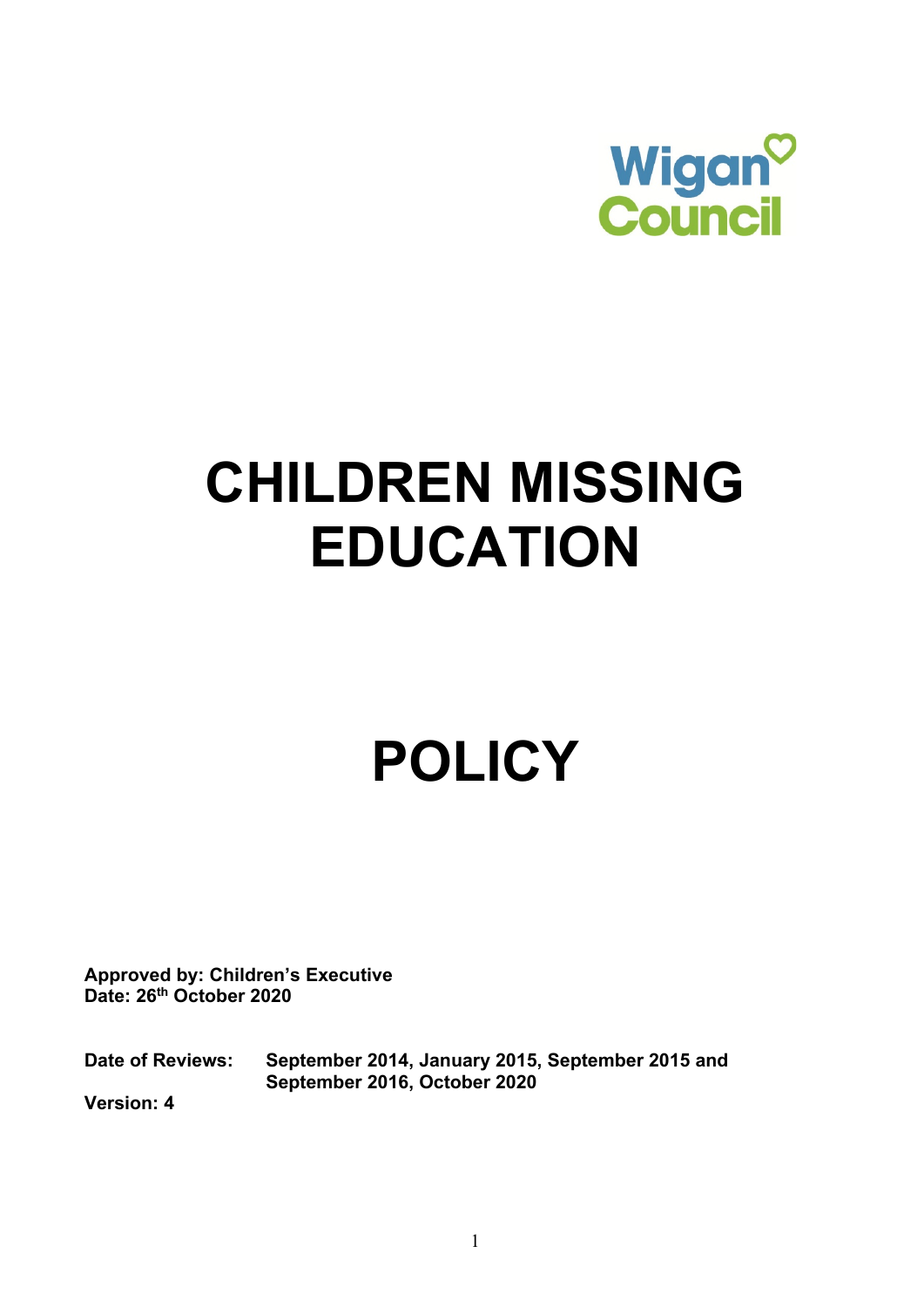#### **1. INTRODUCTION**

 academies and any other educational establishment), governing bodies and other This document is intended to inform Local Authority (LA) officers, schools (including involved agencies about Wigan LA's policy to prevent children missing education. The procedures adopted to meet the requirements of the policy are detailed in a separate document – "Procedure for Children Missing Education"

All children, regardless of their circumstances, are entitled to a full time education which is suitable to their age, ability, aptitude and any special educational needs they may have.

 Wigan or attending Wigan schools. Children not receiving a suitable education are vulnerable and can be at significant risk of a range of negative outcomes (e.g. Child Sexual Exploitation, crime and disorder, underachieving, becoming NEET etc) that could school/alternative provider's roll or that they are suitably home educated. It is a key responsibility of the LA and its schools to safeguard all children resident in have long term damaging consequences for their life chances. The best way for the LA and its schools to track the welfare of all children is to ensure that they are all on a

Section 11 of The Children Act 2004, places a duty on all agencies to work together to promote the welfare of children. In addition to this, section 436A of the Education Act 1996 places a duty on local authorities to make arrangements to enable them to establish (so far as it is possible to do so) the identities of children in their area who are not registered pupils at a school, and are not receiving suitable education otherwise than at a school.

 Such principles underpin this policy and there is an expectation that all agencies will work together to ensure children are on school/alternative providers rolls or that they are receiving a suitable education other than at school – this includes Elective Home Education.

#### **2. DEFINITION OF A 'CHILD MISSING EDUCATION'**

The definition of Children Missing Education refers to all children of compulsory school are who are not on a school roll, nor being educated otherwise (e.g. privately or in alternative provision). The Wigan Partnership has taken a broader definition to include children and young people who have been out of any educational provision for a substantial period of time (usually agreed as four weeks or more) or whose offer of education is less than full time.

For the purpose of this policy, Children Missing Education will be considered as the following:

- Children persistently absent from school
- Children that have been permanently excluded
- • Children who have particular social and behavioural difficulties and have personalised plan which means that they do not attend school full time
- education full time • Children with medical or mental health needs which prevent them accessing
- Children with complex needs and no suitable school place is available
- Children who have been electively home educated where the provision is unsuitable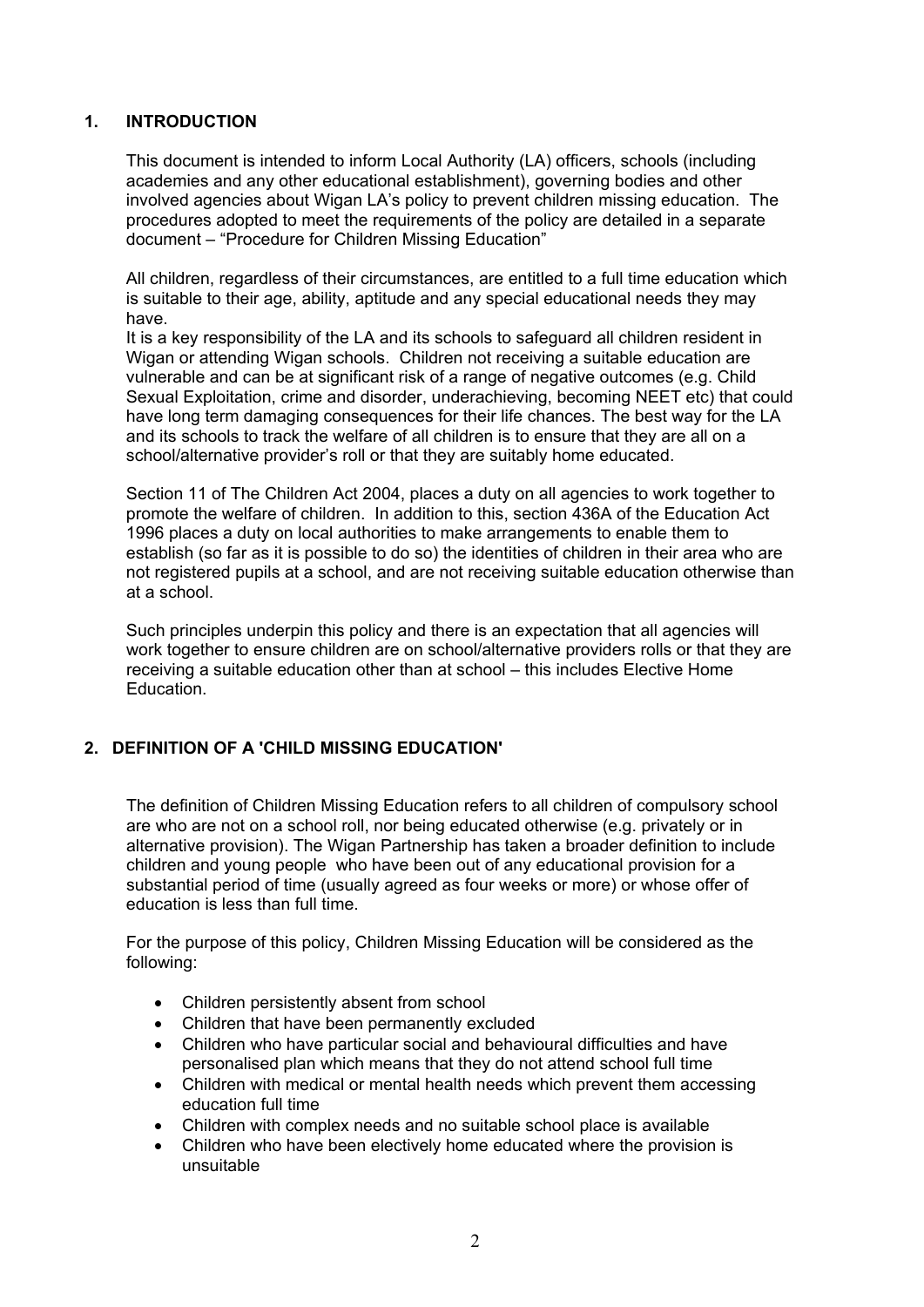- Children who have been removed from a school roll without a known destination
- Children that are new to the area and require a school place. Specifically:
	- $\circ$  children new to the country
	- $\circ$  children that have not taken up a school place within 20 school days of it being offered
	- $\circ$  children new to area and not secured a school place within 20 school day
	- $\circ$  Children Looked After placed in or out of Borough with no suitable educational placement
	- $\circ$  Those who are pregnant or are young parents of compulsory school age
	- $\circ$  children who are returning from custody and a school place has not been found for them
	- $\circ$  children from a Gypsy, Roma or Traveller background and alternative provision has been made

### **3. CURRENT ARRANGMENTS FOR CHILDREN NOT IN RECEIPT OF FULL TIME EDUCATION**

Exclusions:

The Pupil Inclusion Team have systems in place to monitor fixed term and permanent exclusions and challenge schools where appropriate.

The following is monitored:

Any exclusions that are 6 days or over to ascertain provision.

Any exclusions over 15 days in a term to ensure that schools are following guidance and having disciplinary committee meetings.

Manually import all incoming exclusion data from schools and highlight areas of concern. Compare exclusion and attendance records for patterns which may indicate illegal exclusion and challenge as appropriate.

Monitor exclusions data and provide annual summary report to senior management

Reduced Timetables:

 regularly monitored through contact with the school. Information is shared with other Schools are required to inform the Inclusion Service of any pupils who are placed on a part time / reduced timetable and the reasons for this. This is recorded centrally and teams and agencies in line with our Privacy Notice to ensure that investigations can take place, any updates are provided, and concerns can be raised. Where appropriate we will contact schools to challenge and offer support.

It is also important that pupils' irregular attendance is referred. Attendance – Schools have a responsibility to monitor a child's attendance and investigate any unexplained absence. They should inform the MAST of the details of pupils who are regularly absent from school or have missed 10 school days or more without permission.

It is also important that pupils' irregular attendance is referred.<br>Independent schools (in and out of the borough) / free schools - A central list has been compiled to detail schools within and outside the borough that our children attend. This includes independent schools, free schools, UTC's and out of borough special schools. The Inclusion Service make contact with all of the schools to raise attendance, pupils on roll and CME duties.

Children attending Alternative provision: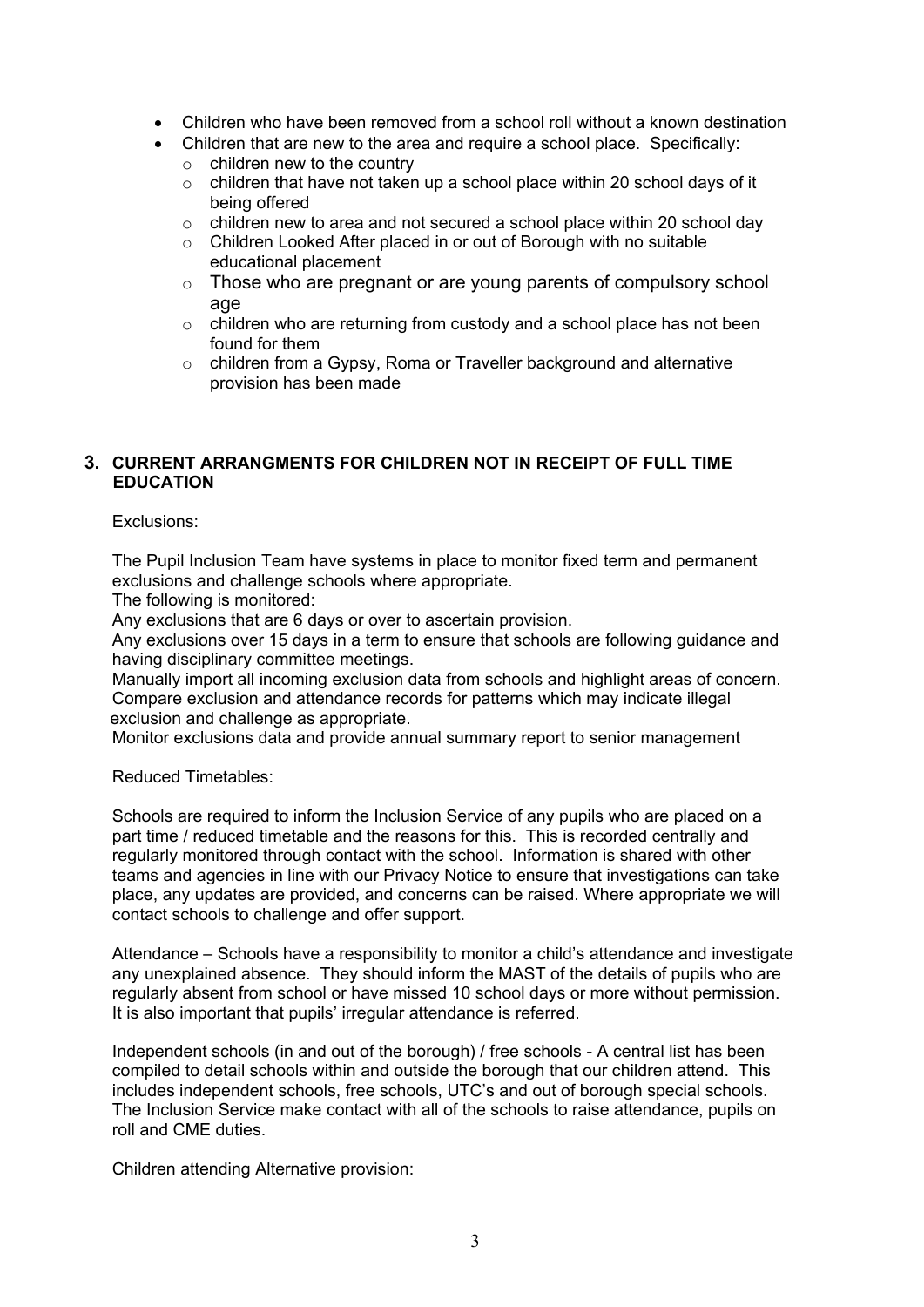The Inclusion Service maintains a central list of any pupils that are accessing off site alternative provision (e.g. mechanics, construction, fishing, hairdressing, mechanics, online learning etc).

 Schools are asked to notify the team when a pupil is placed on alternative provision and again when a pupil is removed from alternative provision so that records are accurate and discussions can take place regarding other arrangements for the pupil.

In addition to this a LA approved provider list will be established for January 2020.

#### **4. CHILDREN REMOVED FROM ROLL FROM A WIGAN LA SCHOOL**

 Wigan schools regularly share their school MIS data regarding pupils on roll with the Local Authority. This data is imported into the Capita One V4 MIS system. On a weekly basis the Inclusion Service extracts a list of pupils taken off roll from a Wigan school and will entry has been back-dated are also identified. take action to identify those pupils where no destination has been provided. The team will also access the data on a termly basis to ensure that any students taken off roll where the

 (Amendment) Regulations 2016 The circumstances in which a school may delete compulsory school-age children from their registers are limited. Schools are obliged to comply with the Education (Pupil Registration) (England) 2006 and The Education (Pupil Registration) (England)

**Next Steps** - Please refer to "Procedure for Children Missing Education"

#### **5. CHILDREN ARRIVING INTO WIGAN LA FROM OUT OF BOROUGH**

**Next Steps** - Please refer to "Procedure for Children Missing Education"

#### **6. THE CME GROUP**

Decision makers from the following services/agencies make up the CME Group

- Pupil Inclusion
- Complex safeguarding team
- **Ethnic Minority Achievement Service**
- Startwell Services
- Health Services
- Housing
- School Organisation
- Youth Offending /Targeted Youth Support Service
- Special Educational Needs and Disability
- Social Care
- Virtual School Team
- Attendance Service

Members of the CME group have entered into a Data Sharing Agreement which has been approved by the local authority's Data Protection Officer and Legal Department and complies with GDPR